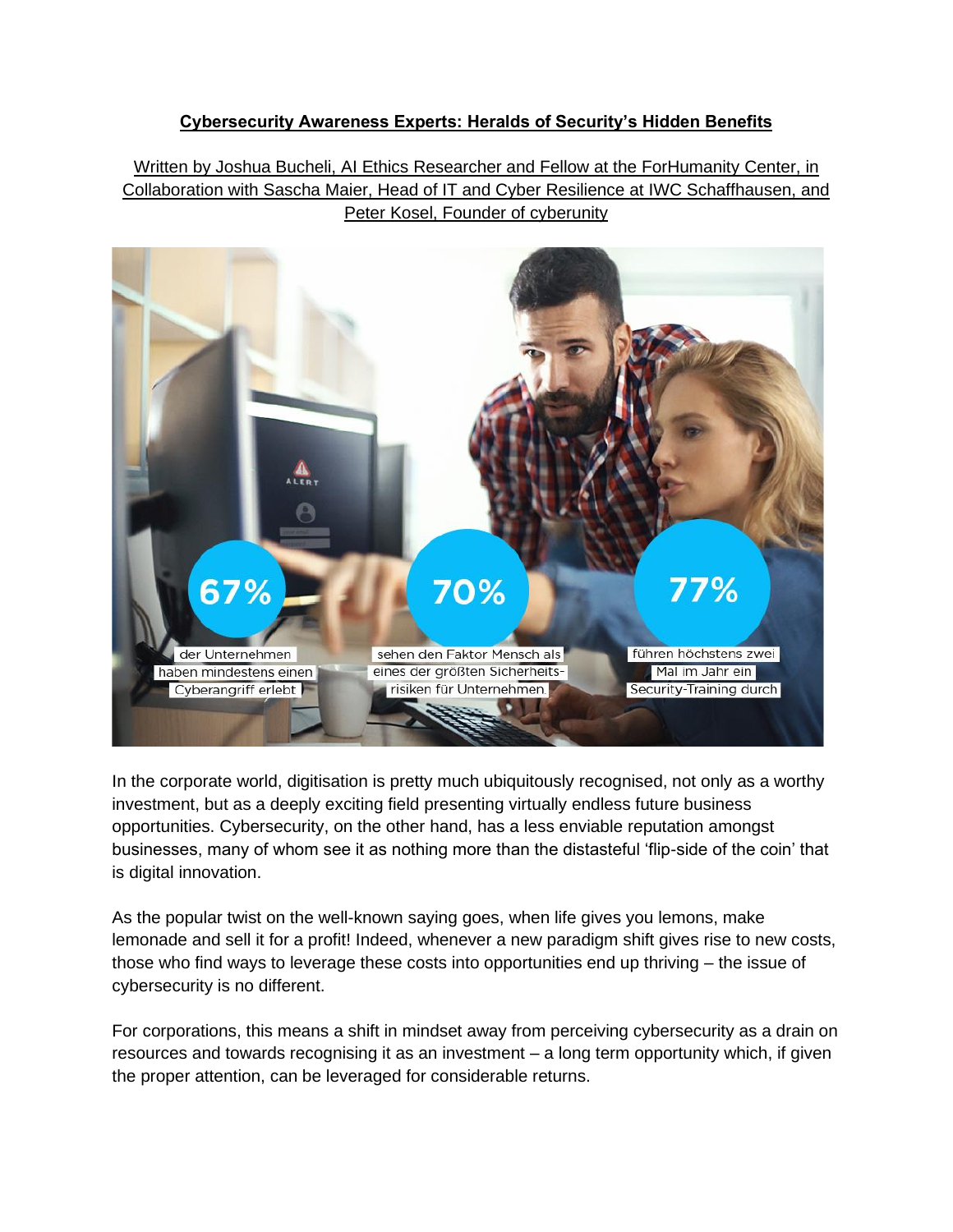### **Where does Cybersecurity Awareness Stand Today?**

"Since the onset of the pandemic, the idea of paying attention to cybersecurity has gained traction. And yet, most companies still struggle to fully recognize the cultural benefits that cybersecurity awareness can bring", says [Sascha Maier,](https://www.linkedin.com/in/sascha-maier-a624814/) Head of IT and Cyber Resilience at IWC Schaffhausen.

Companies are largely still lagging behind the frightening pace at which new cyber-threats are evolving and many business executives still approach the matter of security too frugally, implementing piecemeal security solutions targeted at individual problems as they arise:

"Too many still approach the issue with an 'accomplish rather than achieve' mindset – they mandate the occasional e-learnings and carry out intermittent phishing-tests because they *have*  to, and not out of any sincere commitment to security."

According to Sascha, the solution to this is 'Awareness' with a capital 'A':

"Companies need to realise that, if they take cybersecurity seriously and frame it properly – if they internalise a genuine concern for it into their corporate culture and marketing strategies – they will not only better protect themselves and their stakeholders, but will also stand to profit from doing so. Instead, corporate security awareness remains in its infancy."

### **Where is Cybersecurity Awareness Headed?**

As evidenced by publications like [SANS OUCH!,](https://www.sans.org/newsletters/ouch/) the concept of cybersecurity awareness has entered the stage. What needs to happen now is for it to be brought to life – it needs to become recognised as a main character rather than an anonymous extra.

Good awareness is ubiquitous and involves proactive security training, diligent follow-ups after breaches, and a recognition of the fact that such dedication to cybersecurity can be leveraged for a valuable corporate image. To this end, a good awareness campaign also takes into account the culture of its target group, whether it be a specific department or a company as a whole.

"Those who want to take 'Awareness' seriously need to *live* it, otherwise, the benefits of cybersecurity expenditures fizzle out pretty quickly", warns Sascha.

As the home of the world renowned [Crypto Valley,](https://cvvc.com/cryptovalley) and thanks to the international recognition of its forward thinking, [innovation-friendly regulations,](https://www.s-ge.com/en/publication/fact-sheet/cybersecurity-switzerland) Switzerland exemplifies how a strong reputation for cybersecurity can bring investments, innovation, and other opportunities. Consequently, it also represents one of the most promising places to be when it comes to careers at the forefront of cybersecurity.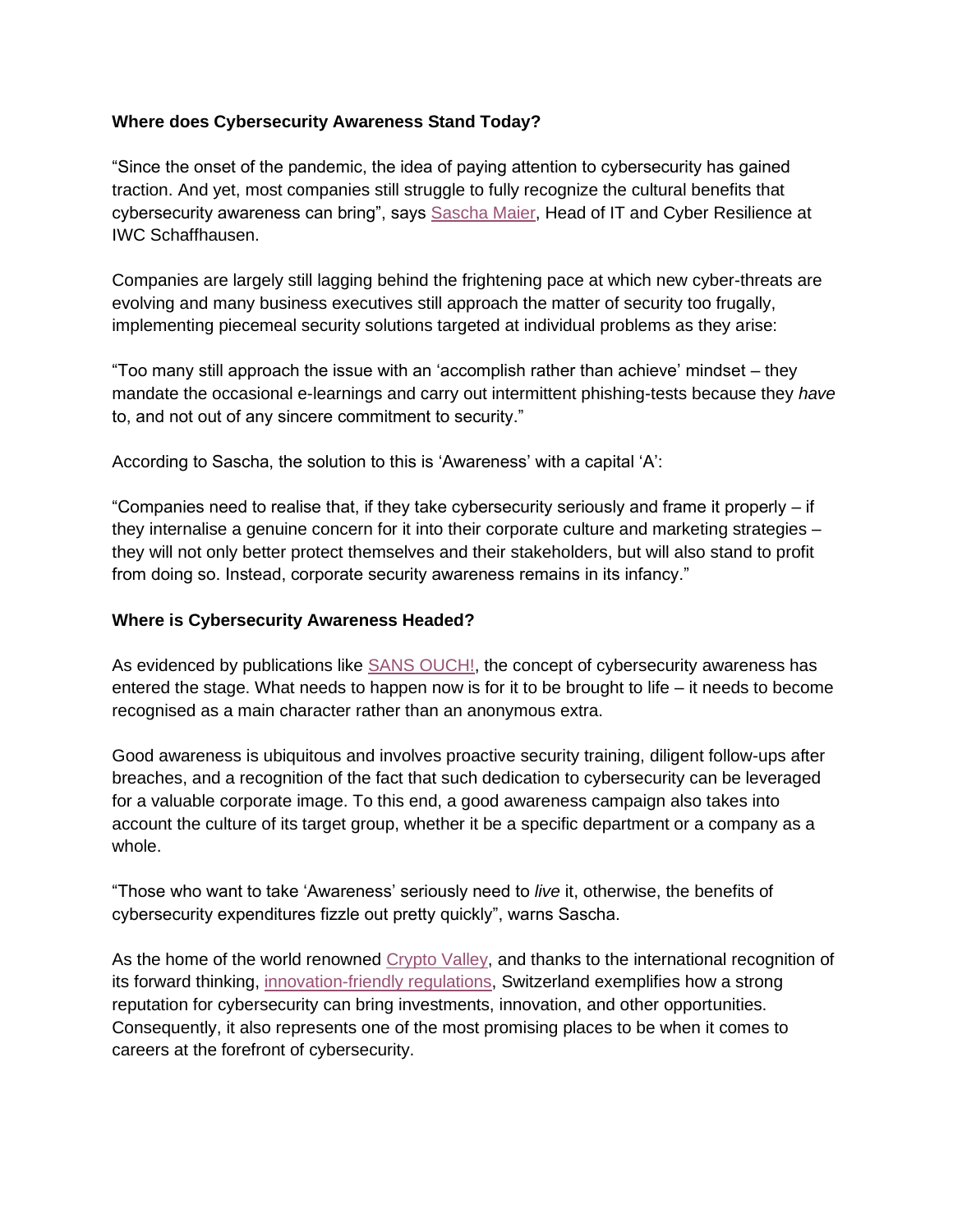"Most large corporations are already well on their way towards leveraging the true potential of cybersecurity's role in their corporate success. SMEs, on the other hand, still have a ton of catching up to do", observes Sascha.

All departments within a company will need to get stuck in and embrace an engaged and innovative approach that frames cybersecurity in an exciting, positive light. Individuals who can catalyse this change by incorporating interactive tools into awareness and branding campaigns are therefore essential. Good examples of such tools include [Lego Serious Play,](https://ideas.repec.org/h/tkp/mklp20/263-272.html) [Spiral](https://spiraldynamicsintegral.nl/en/)  [Dynamics Integral's framework,](https://spiraldynamicsintegral.nl/en/) or [SANS' Security Awareness Planning Kit.](https://www.sans.org/security-awareness-training/demos/security-awareness-planning-kit/)

## **Cybersecurity Awareness Specialists – Hard Skills and Qualifications**

Whether you want to help forward-looking businesses build their corporate culture as an external consultant, or whether you are more interested in becoming part of the proverbial 'tip of the spear' by joining corporations who are already at the forefront of this paradigm shift, there is no shortage of opportunities.

Regardless of your chosen route, certain skills and competencies will be key:

When it comes to qualifications, the usual certificates like CISSP, CISA, and CISM, while worth mentioning, are not as vital as in other [cybersecurity sectors.](https://cyberunity.io/en/cryptography-specialists-the-key-to-a-secure-post-quantum-world/)

Much more important is evidence of a firm grasp of the human risks to information security and how to address them, professional degrees like [ICT Security Expert ED](https://www.ict-berufsbildung.ch/berufsbildung/ict-weiterbildung/ict-security-expert-ed/) and [Cyber Security](https://www.ict-berufsbildung.ch/berufsbildung/ict-weiterbildung/cyber-security-specialist-efa/)  [Specialist EFA,](https://www.ict-berufsbildung.ch/berufsbildung/ict-weiterbildung/cyber-security-specialist-efa/) proven knowledge of industry compliance standards, and advanced training in [ICS.](https://cyberunity.io/en/security-scouts-ensuring-integral-corporate-security-for-tomorrows-businesses/)

[Digicomp](https://www.digicomp.ch/courses/leadership-management-courses/governance-risk-und-compliance-seminars/exam-preparation-for-the-federal-diploma-ict-security-expert/course-security-awareness-in-your-company) also offers a good starting point which Sascha highly recommends for those hoping to gain insight into the basic tools and strategies of cybersecurity awareness raising and an overview of how to set up their first campaign – key for anyone aspiring to head up a cybersecurity-aware business.

### **Beyond Technical Know-How**

Besides technical know-how, well-developed social and communication skills are a must for cybersecurity awareness experts – "improving cybersecurity awareness is more a question of emotional intelligence than technical expertise – it takes people who pick up on psychological nuances more so than technical intricacies. For this reason, pure technophiles will not be the solution", says Sascha.

Instead, companies are increasingly going to rely on individuals who can persuade business stakeholders that an honest commitment to cybersecurity is important – people who can identify the needs of everyone from the CEO to investors and production workers, and who can frame the issue of cybersecurity in their terms.